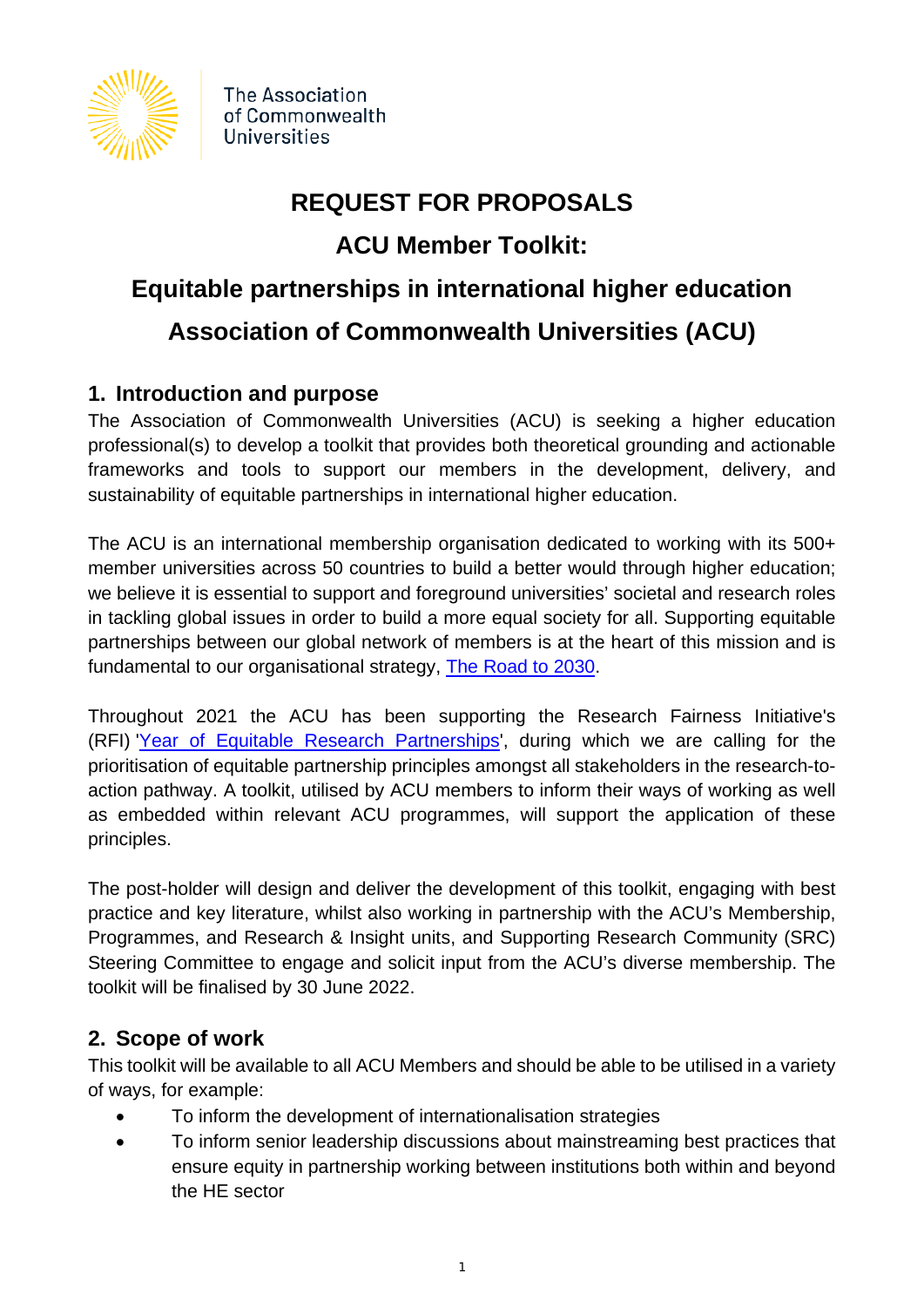- To provide practical tools and frameworks that support academics and administrators working in collaborative research projects, including communitybased participatory research and working with indigenous communities
- To inform plans for joint applications to ACU Grants and Awards
- As an introduction and guide for undergraduate and postgraduate students and staff on key principles of equitable partnership working

The toolkit should represent international perspectives and include theoretical grounding, as well as examples of actionable frameworks and tools to support ACU Members in the development, delivery, and sustainability of partnerships that are equitable. The toolkit should be accessible and translatable to different contexts across the Commonwealth.

The development of the toolkit will be conducted between April-September 2022 and build on the work of the ACU and our partners.

## **3. Key stakeholders**

The primary recipient of the work will be the Association of Commonwealth Universities (ACU), who will make the toolkit available for use by ACU members and within relevant ACU programmes and other activities.

## **4. Objectives**

The purpose of the toolkit is to support staff and students at ACU members in the development, delivery, and sustainability of equitable partnerships in international higher education, thus contributing to addressing imbalances within global higher education. Target users could be anyone working to develop and manage international research partnerships, delivering community-based participatory research, and/or working with indigenous communities.

Objectives of this project are:

- 1. To conduct a mapping of current activities, frameworks, best practice, and literature in relation to equitable partnerships in international higher education
- 2. To engage ACU staff, ACU members, and sector experts in the scoping and design of the toolkit, ensuring diverse input in the assessment of the utility of various tools, such as the [RFI](https://rfi.cohred.org/)
- 3. To develop a toolkit for the development, delivery, and sustainability of equitable partnerships in international higher education that is accessible and translatable to the diverse contexts of the Commonwealth

# **5. Methodology**

Applicants should propose a methodology and a tentative work schedule that delivers the objectives within scope of work.

The ACU welcomes applications that include participatory approaches during both project inception and implementation.

#### **The ACU also welcomes collaborative proposals involving multiple institutions.**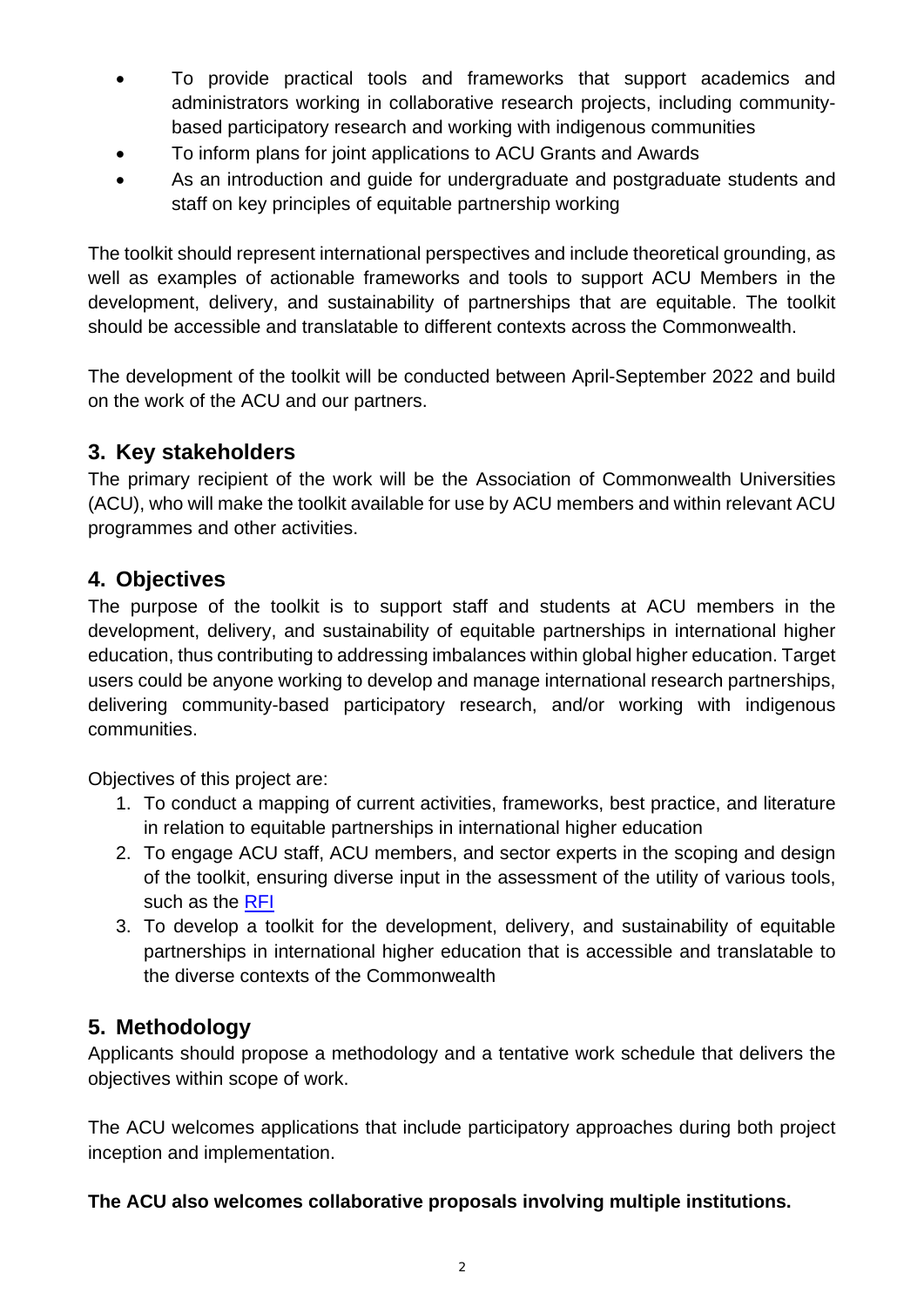# **6. Deliverables**

The post-holder will be required to deliver the following:

- 1. A project workplan agreed by relevant stakeholders
- 2. A draft toolkit to be tested and reviewed by relevant stakeholders
- 3. A final toolkit which includes:
	- o Theoretical grounding and mapping of key literature and best practice in relation to equitable partnerships in international higher education
	- o Actionable frameworks and tools that can be utilised by staff and students within the diverse ACU membership to develop, deliver, and sustain equitable partnerships in international higher education
- 4. A dissemination meeting to present the toolkit to key stakeholders

#### **7. Submissions**

Please submit the following documents to [ept@acu.ac.uk](mailto:ept@acu.ac.uk) by **28 February 2022 at 23:59 UTC**:

- Technical proposal (3 pages maximum) including proposed methodology and delivery plan including inception phase
- Full budget that aligns with stated delivery plan and team profile
- Organisation profile (including expertise in developing toolkits or similar projects) and CVs of proposed project team (max 2 pages each).

# **8. Evaluation criteria for applications**

This assignment will require a higher education professional, or small team of higher education professionals, who will work in close collaboration with the ACU.

The criteria for the evaluation of applications are:

- Experience of working with universities, internationally located, particularly in relation to research and partnerships.
- Experience of developing toolkits, particularly in relation to higher education and research.
- Strength and appropriateness of proposed methodology and demonstrated ability to engage diverse stakeholders and sources to achieve objectives.
- Value for money.
- Demonstrated ability to deliver projects virtually.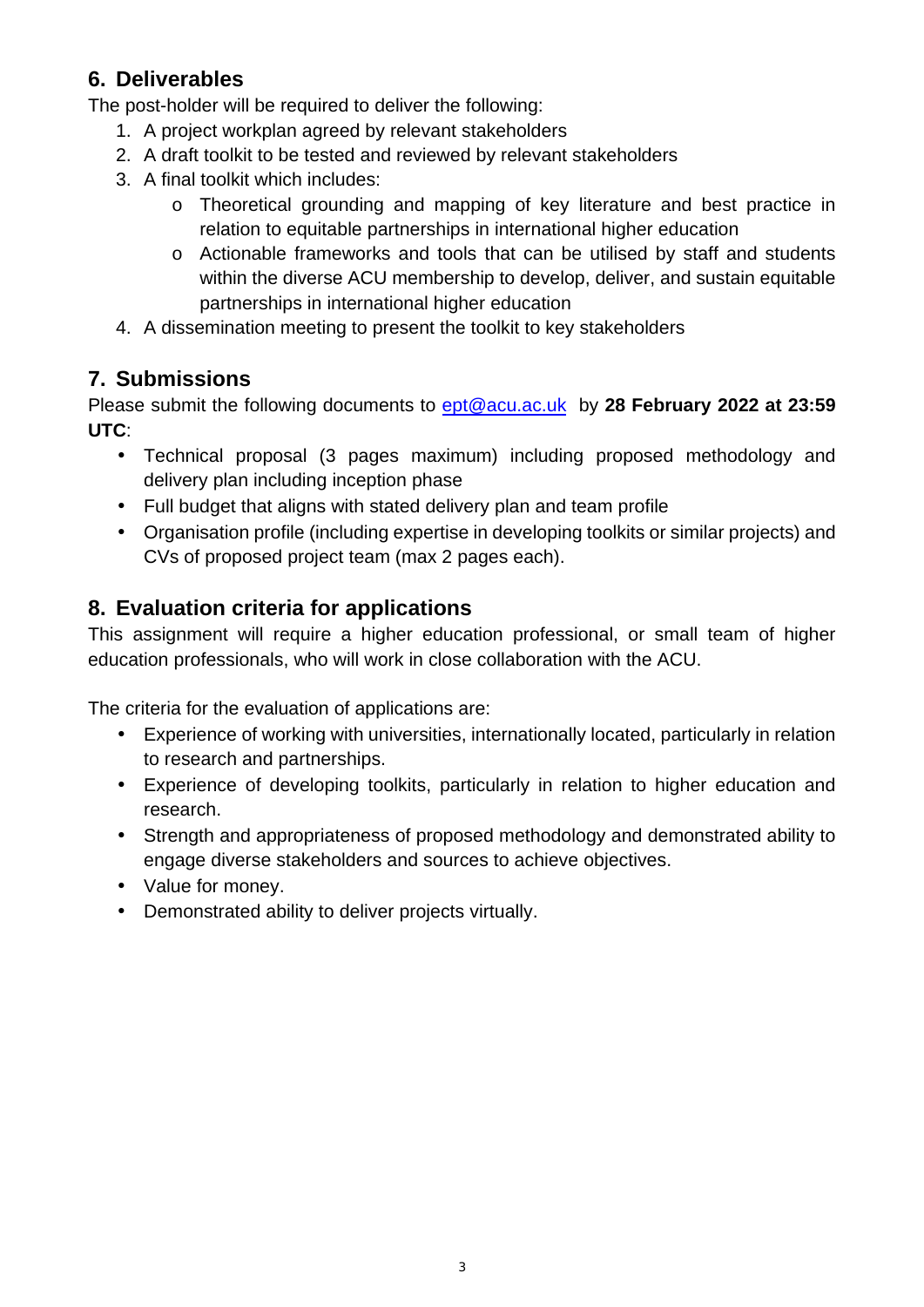# **9. Background and context of ACU work on Equitable Partnerships**

Throughout 2021 the ACU has been supporting the Research Fairness Initiative's 'Year of Equitable Research Partnerships'. Specific 'Equitable Partnership' activities we have delivered this year include:

#### **Convening an ARUA-UKRI-ACU meeting to discuss the future of UK-Africa HE partnerships**

In this joint [communique,](https://www.acu.ac.uk/africa-uk-communique/) the ACU, The African Research Universities Alliance (ARUA) and United Kingdom Research and Innovation (UKRI) set out a vision for strengthening UK-African research partnerships, by building individual and institutional capacity, creating a supportive environment for researchers to thrive and grow, coordinating and aligning funding programmes and maximising research impact by enhancing networks and partnerships beyond academia.

#### **Hosting RFI on the ACU Podcast, The Internationalist, to discuss Equitable Partnerships**

Kirsty Kaiser, Director of the [Research Fairness Initiative,](https://rfi.cohred.org/) which is based in South Africa, and Professor Imran Rahman, Dean of the School of Business at the [University of Liberal](https://ulab.edu.bd/)  [Arts Bangladesh,](https://ulab.edu.bd/) joined us on 'The Internationalist' podcast to discuss whether international collaboration has a fairer future. (You can listen to the podcast episodes [here.](https://www.acu.ac.uk/the-internationalist/))

#### **Delivering an Equitable partnerships for global research webinar**

In partnership with the [UK Collaborative on Development Research](https://www.ukcdr.org.uk/) (UKCDR) and the Research Fairness Initiative, the ACU delivered a webinar on the importance of fair research partnerships, as an activity of our Supporting Research Community. Speakers included Dr Marta Tufet, Executive Director of UKCDR, Professor Lyn Horn, Director of Research Integrity at the [University of Cape Town](https://www.uct.ac.za/) in South Africa and Dr Mousumi Mukherjee, Associate Professor & Deputy Director of the International Institute for Higher Education Research & Capacity Building at [O P Jindal Global University](https://jgu.edu.in/) in India. (You can watch the recording [here\)](https://www.youtube.com/watch?v=tHP9v6zkez0).

More broadly, the ACU has a sustained agenda aimed at supporting fair and balanced international partnerships through:

- 1. Providing a global network for skills and knowledge exchange.
- 2. Demonstrating and promoting good practices in equitable partnership working.
- 3. Facilitating activities that broaden minds and forge connections.

More information and examples of work in these three areas can be found below.

#### **1. A global network for skills and knowledge exchange**

To move the world forward, we must acknowledge and share the wealth of expertise that exists across the globe – not just in the global North – and the extensive and diverse ways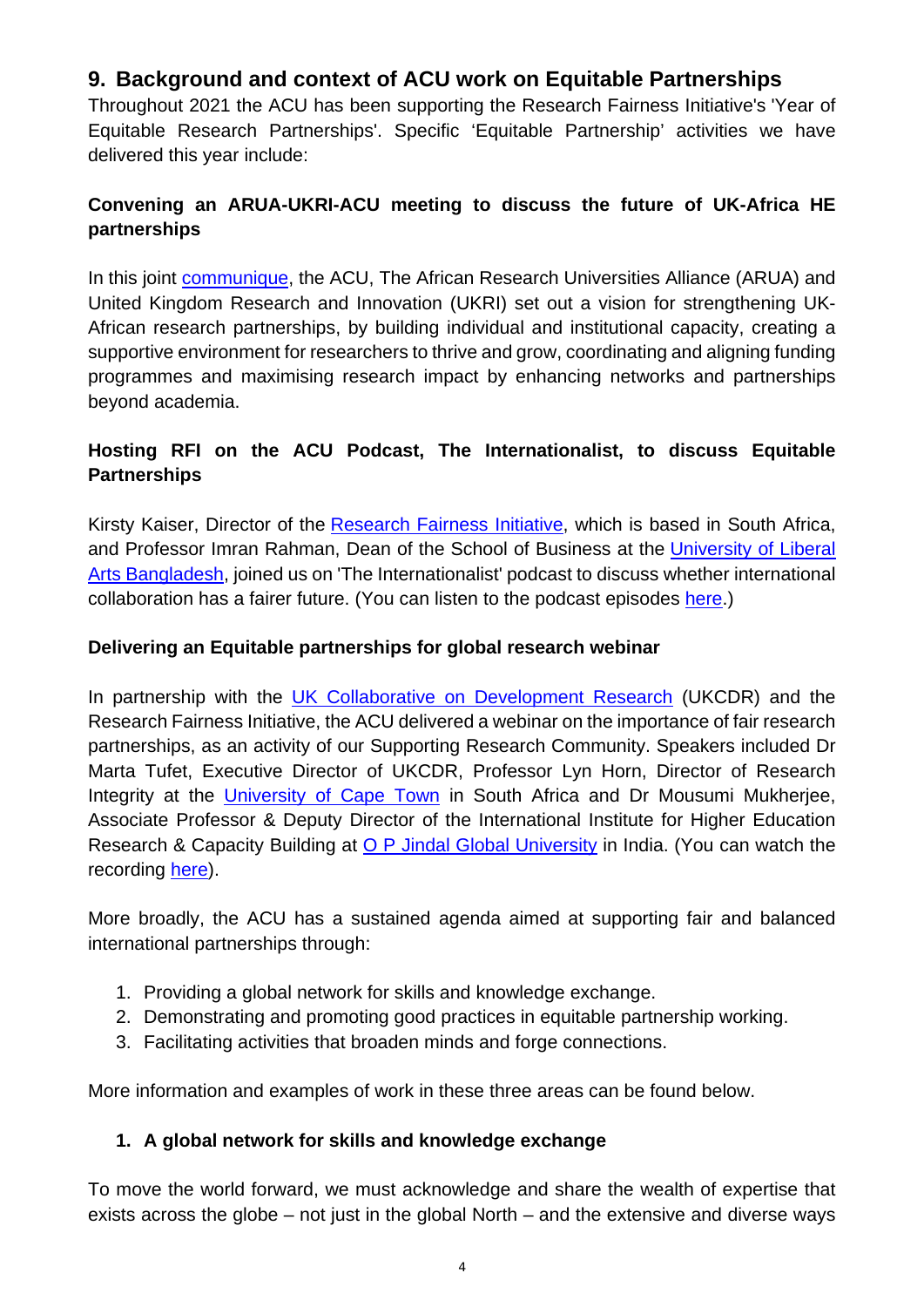of knowing and thinking. All universities have something to learn from each other. The ACU promotes knowledge sharing and knowledge democracy through university networks and partnerships including:

- [Commonwealth Climate Resilience Network](https://www.acu.ac.uk/get-involved/commonwealth-climate-resilience-network/)
- [Commonwealth Peace and Reconciliation Network](https://www.acu.ac.uk/news/acu-commonwealth-peace-and-reconciliation-network-convenes-in-australia/)
- [Higher Education and the SDGs Network](https://www.acu.ac.uk/get-involved/higher-education-and-the-sdgs-network/)
- [Supporting Research Community](https://www.acu.ac.uk/get-involved/supporting-research-community/)
- [HR in HE Community](https://www.acu.ac.uk/get-involved/hr-in-he-community/)

These networks and communities provide platforms for staff and students from universities around the Commonwealth, united by their interest and skills in specific areas, to share knowledge and ideas, contribute to policy dialogues, and build partnerships that will further these fields of work.

#### **2. Good practice in equitable partnerships**

Universities can mutually strengthen capacity through long-term and equitable partnerships that specifically share knowledge and create locally rooted solutions. The ACU's capacity strengthening programmes support universities in building the skills and knowledge needed to ensure thriving teaching, learning, and research environments – creating the foundation for collaboration that is both fair and sustainable.

Through the [Partnership for Enhanced and Blended Learning \(PEBL\),](https://www.acu.ac.uk/get-involved/pebl/) the ACU works with 24 universities across four countries in east Africa to scale up blended learning and cocreate locally relevant online teaching modules, supported by the online learning expertise of global partners. Currently, over 10,000 students are benefitting from PEBL modules to build their skills.

The [Climate Impacts Research Capacity and Leadership Enhancement \(CIRCLE\)](https://www.acu.ac.uk/get-involved/circle/)  [programme,](https://www.acu.ac.uk/get-involved/circle/) delivered as a partnership between the ACU, the African Academy of Sciences (AAS), Vitae, and the Natural Resources Institute (NRI), aims to strengthen research capacity for climate and environment work in sub-Saharan Africa. CIRCLE provides fellowships for individual researchers while also developing institutional capacity to support and manage climate research activities.

For tools, guidance and resources from global partners focused on ensuring equity in international research partnerships, visit the [UKCDR & ESSENCE equitable partnerships](https://www.ukcdr.org.uk/guidance/equitable-partnerships-hub/)  [resource hub.](https://www.ukcdr.org.uk/guidance/equitable-partnerships-hub/)

#### **3. Broadening minds and forging connections**

Studying in another country enables the exchange of knowledge, ideas, and cultures. This enhanced cross-cultural understanding and respect underpins the basis for equitable partnerships. ACU-administered scholarships provide students, and the next generation of researchers access to international educational opportunities, whilst creating lasting personal, professional, and diplomatic bonds between individuals and nations.